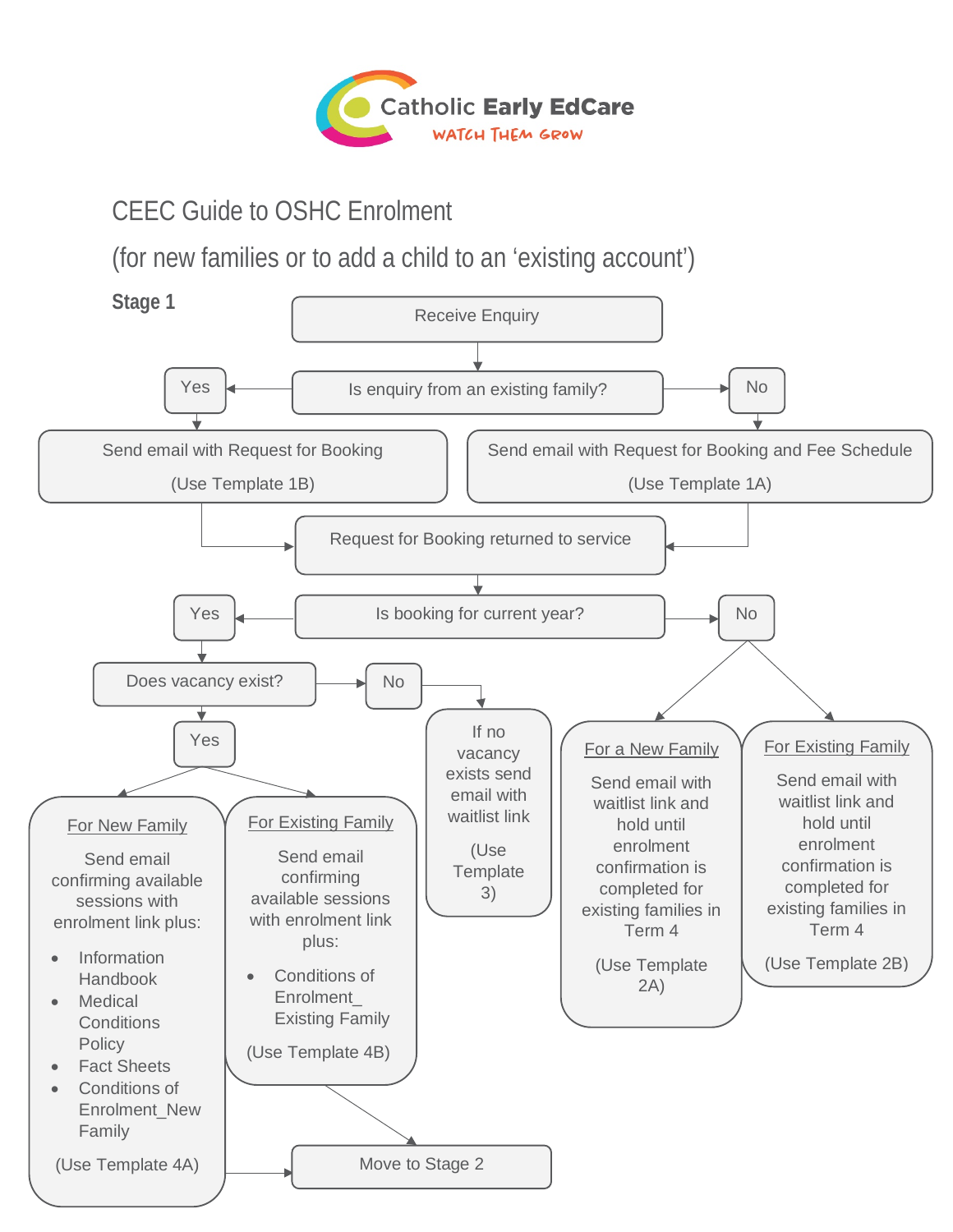## **Stage 2**

Once Primary Carer has completed the enrolment form

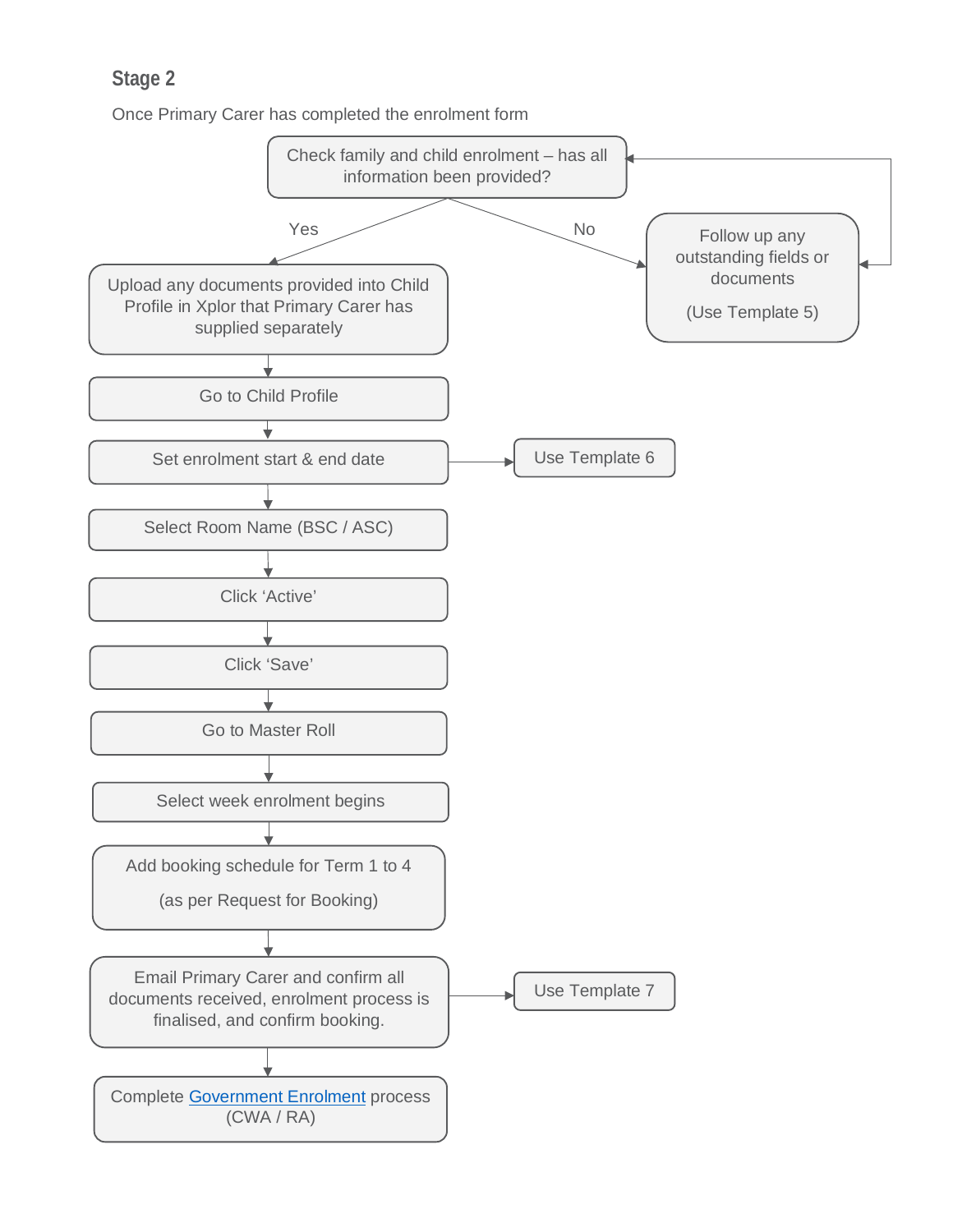#### **Template 1A (New Family)**

Email to parent/carer who has made an enquiry.

Dear [Insert Parent/Carer First Name]

Thank you for your enquiry.

I have attached a Request for Booking form as well as a Fee Schedule.

We would like to welcome you at [insert Service Name] for a tour. We have a time available on [insert date and time] if this is suitable, alternatively please phone me to arrange a time that is convenient for you.

Alternatively, you can return the completed Request for Booking form if you would like us to progress your enquiry.

I look forward to meeting you.

Kind regards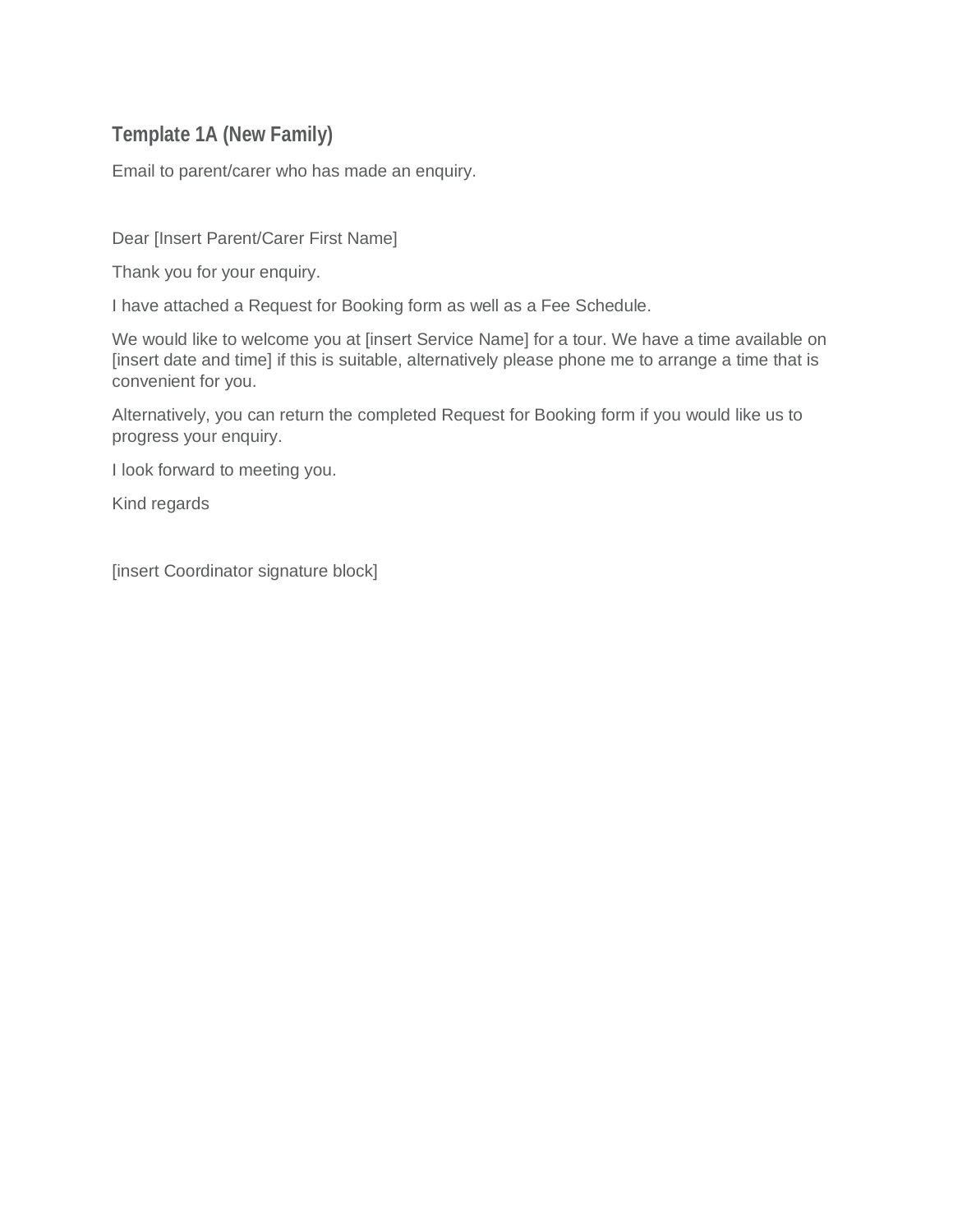## **Template 1B (Existing Family – adding a child)**

Email to existing parent/carer who has made an enquiry about adding a child.

Dear [Insert Parent/Carer First Name]

Thank you for your enquiry about adding [insert enrolled child's name] [brother / sister] to your account.

I have attached a Request for Booking form for you to complete.

Please let me know if you have any questions.

Kind regards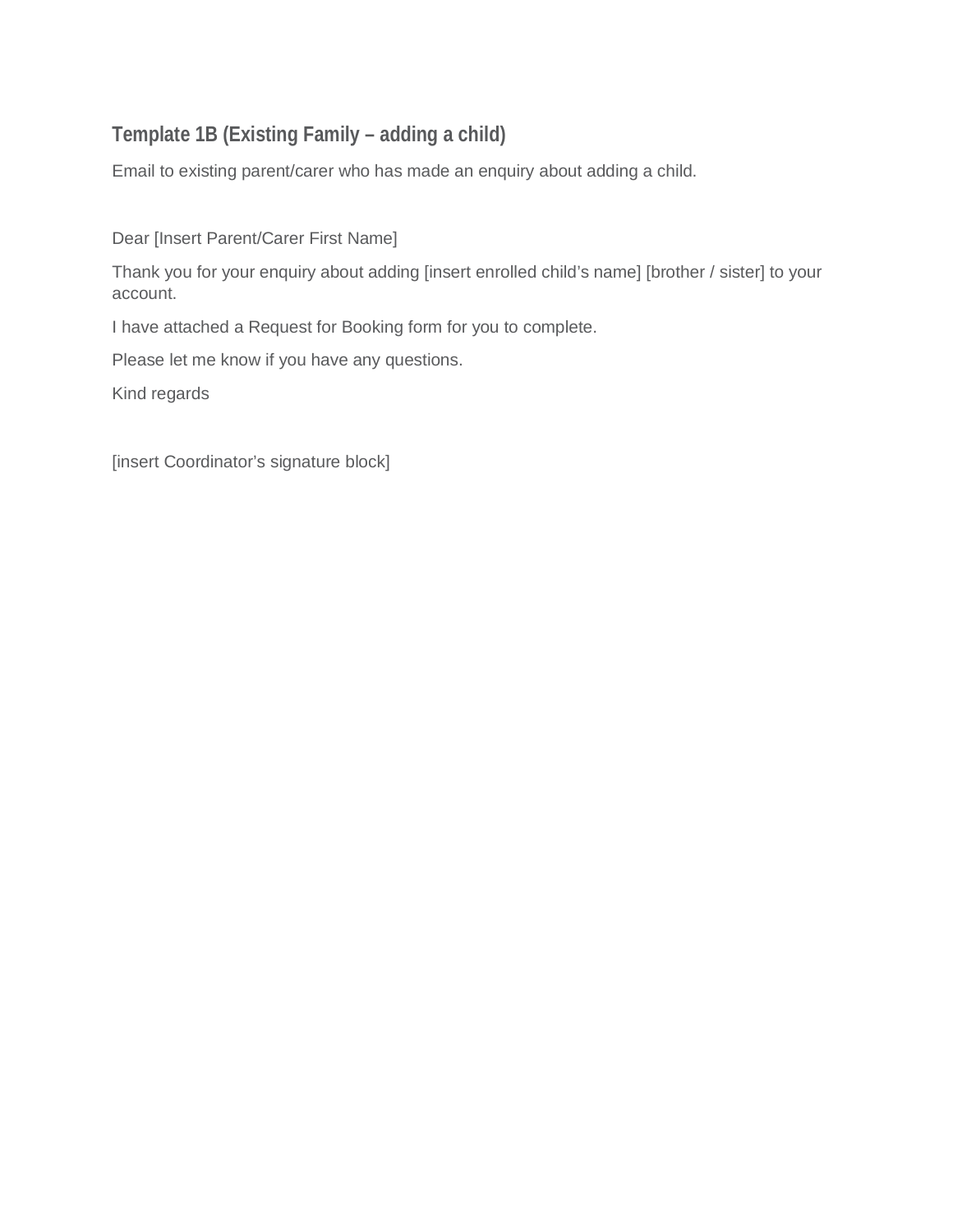#### **Template 2A (New Family)**

Email to parent/carer who has made an enquiry for next year/s, and needs to be waitlisted until enrolment confirmation process is completed with existing families

Dear [Insert Parent/Carer First Name]

Thank you for your enquiry.

We hope to assist you with your childcare needs. Our existing families are prioritised for placements, and we complete our confirmation of existing enrolments in Term 4 each year. Once this is completed, we can identify any vacancies and offer places to new families for the new school year.

Please complete the waitlist application by following the link below which are recorded by date received. This assists us with prioritising families in the order of their enquiry.

[insert waitlist link]

Should you have any questions, please do not hesitate to contact me.

I look forward to speaking with you further.

Kind regards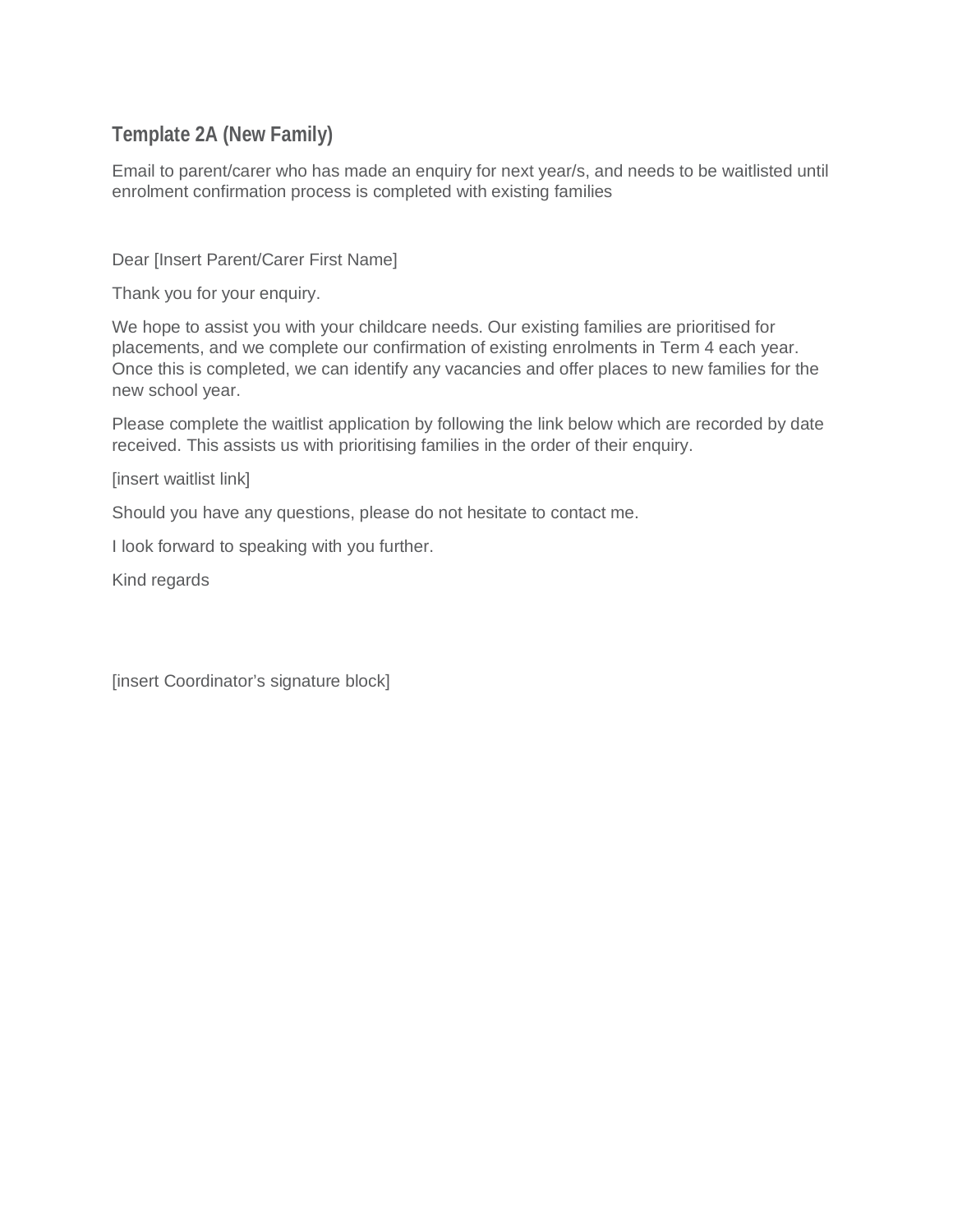## **Template 2B (Existing Family – adding a child)**

Email to parent/carer who has made an enquiry about additional children within the family for next year/s and needs to be waitlisted until enrolment confirmation process is completed with existing families with current bookings.

Dear [Insert Parent/Carer First Name]

Thank you for your enquiry.

We hope to assist you with your childcare needs. We complete our confirmation of existing enrolments in Term 4 each year. Once this is completed, we can identify any vacancies and offer places to existing families adding siblings or requesting additional sessions of care.

Please complete the waitlist application by following the link below which are recorded by date received. This assists us with prioritising families in the order of their enquiry.

[insert waitlist link]

Should you have any questions, please do not hesitate to contact me.

I look forward to speaking with you further.

Kind regards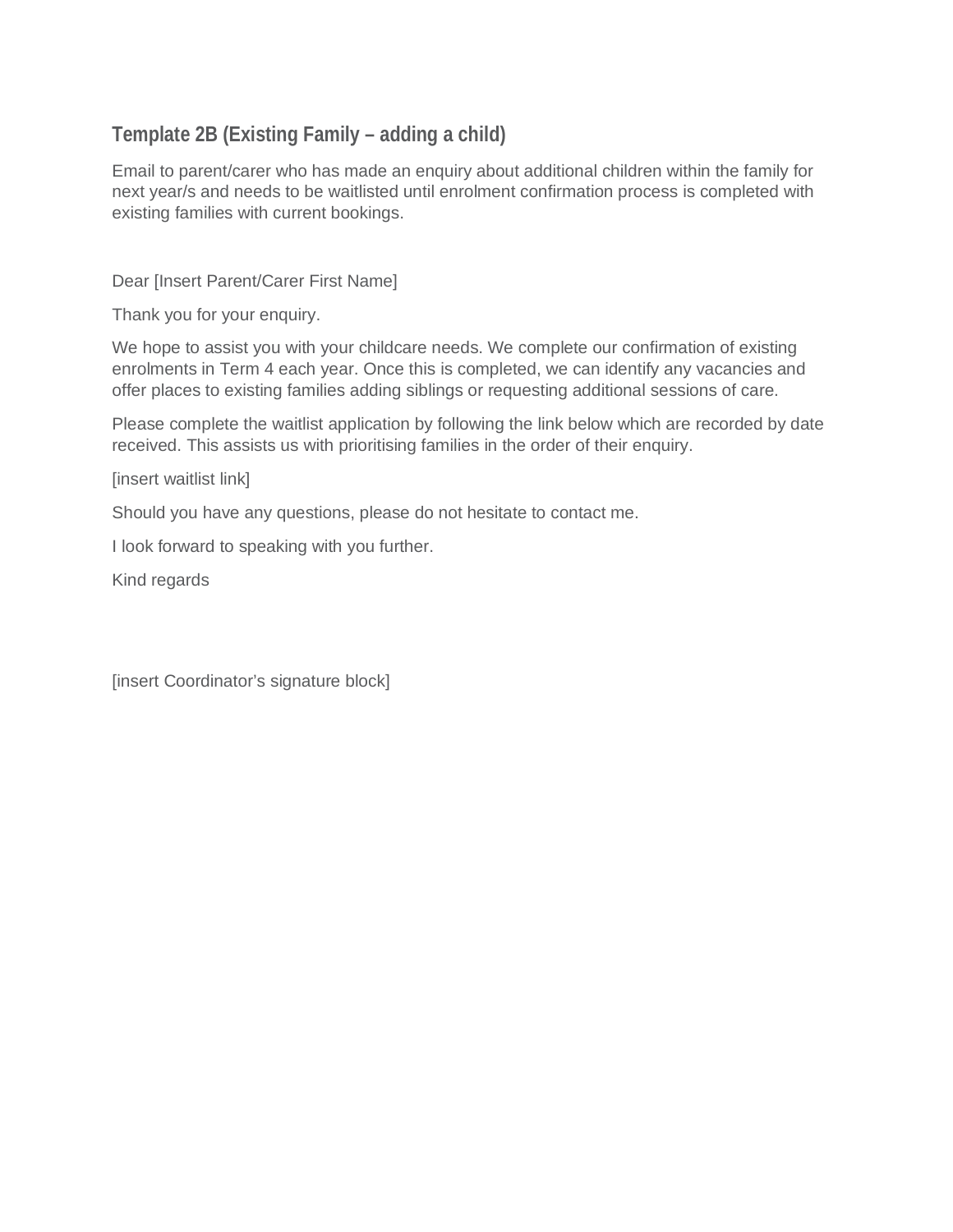Email to parent/carer when no vacancy exists, and waitlist is offered

Dear [Insert Parent First Name]

We are sorry to advise you that we currently do not have a place available at [insert name of service] for [insert child's name] in [insert year] as our [insert element of care] is fully booked.

We would be more than happy to put you on our waitlist and contact you should a place become available. You can complete the waitlist by following the link below.

[insert waitlist link]

Please do not hesitate to contact me should you have any questions.

Kind regards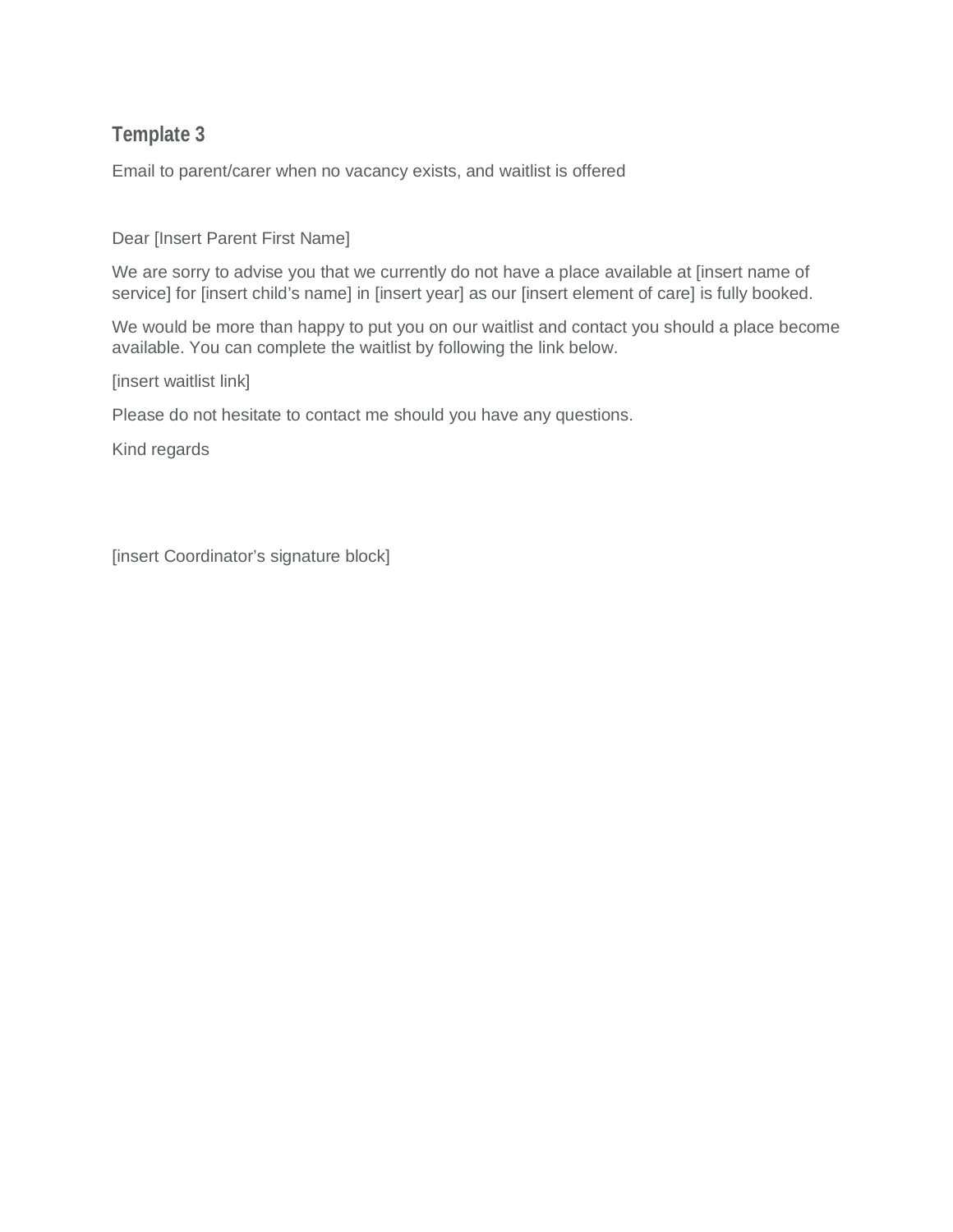#### **Template 4A (New Family)**

Email to parent/carer to confirm available sessions for current year / immediate start

Dear [Insert Parent/Carer First Name]

We are delighted to advise you that we have a place available at [insert name of service] for [insert child's name] commencing [insert start date].

During the application process you advised that you would like [insert child's name] to attend [insert days and sessions].

I can confirm these days and session times are available.

[Or, if all sessions requested are not available insert]

Unfortunately, the following sessions [insert days and sessions] are fully booked, however, you can be put on our waitlist for when they do become available. [delete if not required]

Please follow the link below to complete the enrolment information in Xplor (our software provider).

[insert enrolment link]

Also attached for your information is the Medical Conditions Policy, Information Handbook and Fact Sheets and Conditions of Enrolment New Families.

We encourage families, where possible, to arrange an orientation visit. Please let me know a suitable time for you to bring [insert child's name] to visit and meet the staff and children.

We look forward to you being part of our Outside School Hours Care community.

Please do not hesitate to contact me should you have any questions.

Kind regards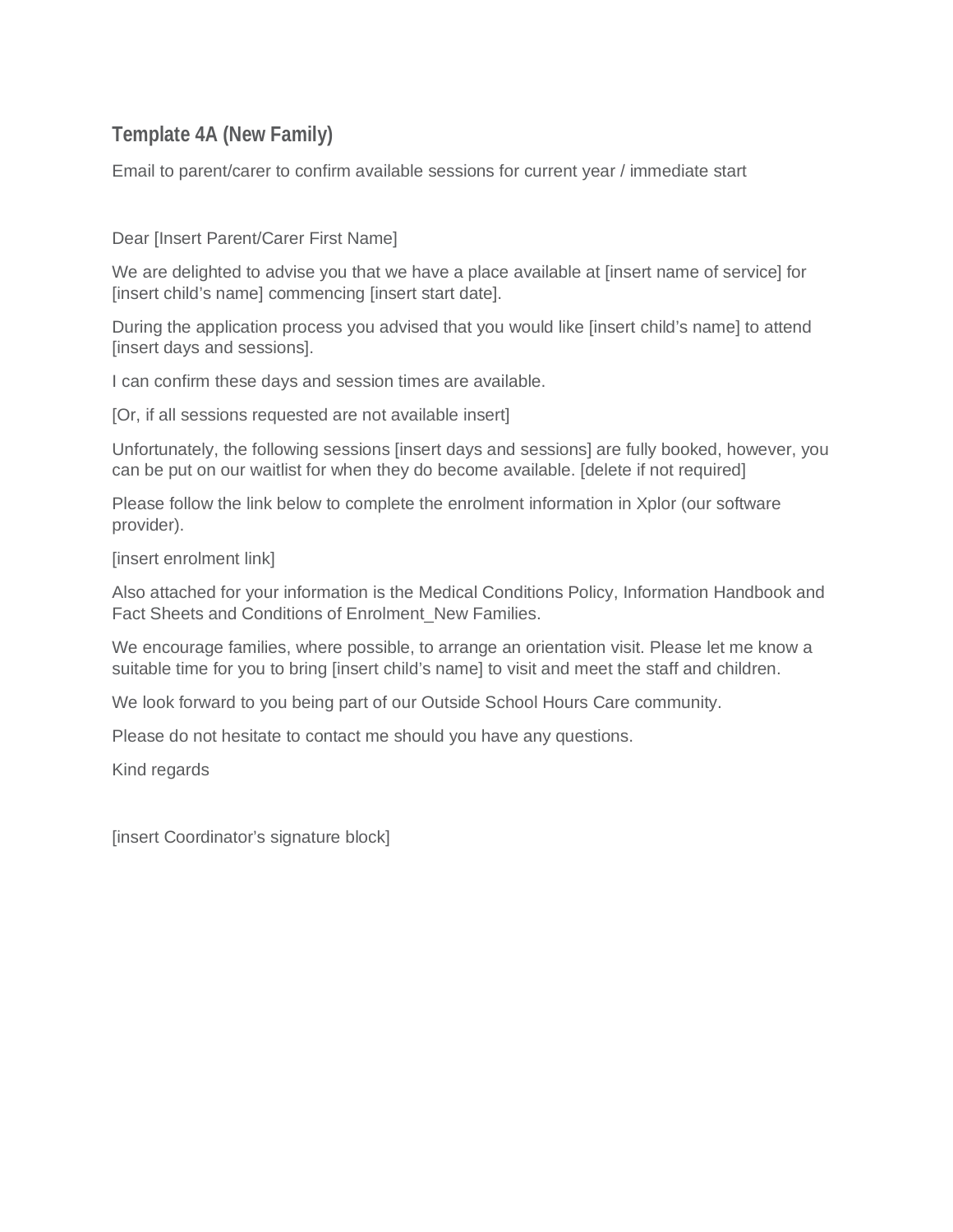## **Template 4B (Existing Family adding a child)**

Email to parent/carer to confirm available sessions for current year / immediate start

Dear [Insert Parent/Carer First Name]

We are delighted to advise you that we have a place available at [insert name of service] for [insert child's name] commencing [insert start date].

During the application process you advised that you would like [insert child's name] to attend [insert days and sessions].

I can confirm these days and session times are available.

[Or, if all sessions requested are not available insert]

Unfortunately, the following sessions [insert days and sessions] are fully booked, however, you can be put on our waitlist for when they do become available. [delete if not required]

Please follow the link below to complete the enrolment information in Xplor (our software provider).

[insert enrolment link]

Also attached for your completion and return is the Conditions of Enrolment - New Families.

Please do not hesitate to contact me should you have any questions.

Kind regards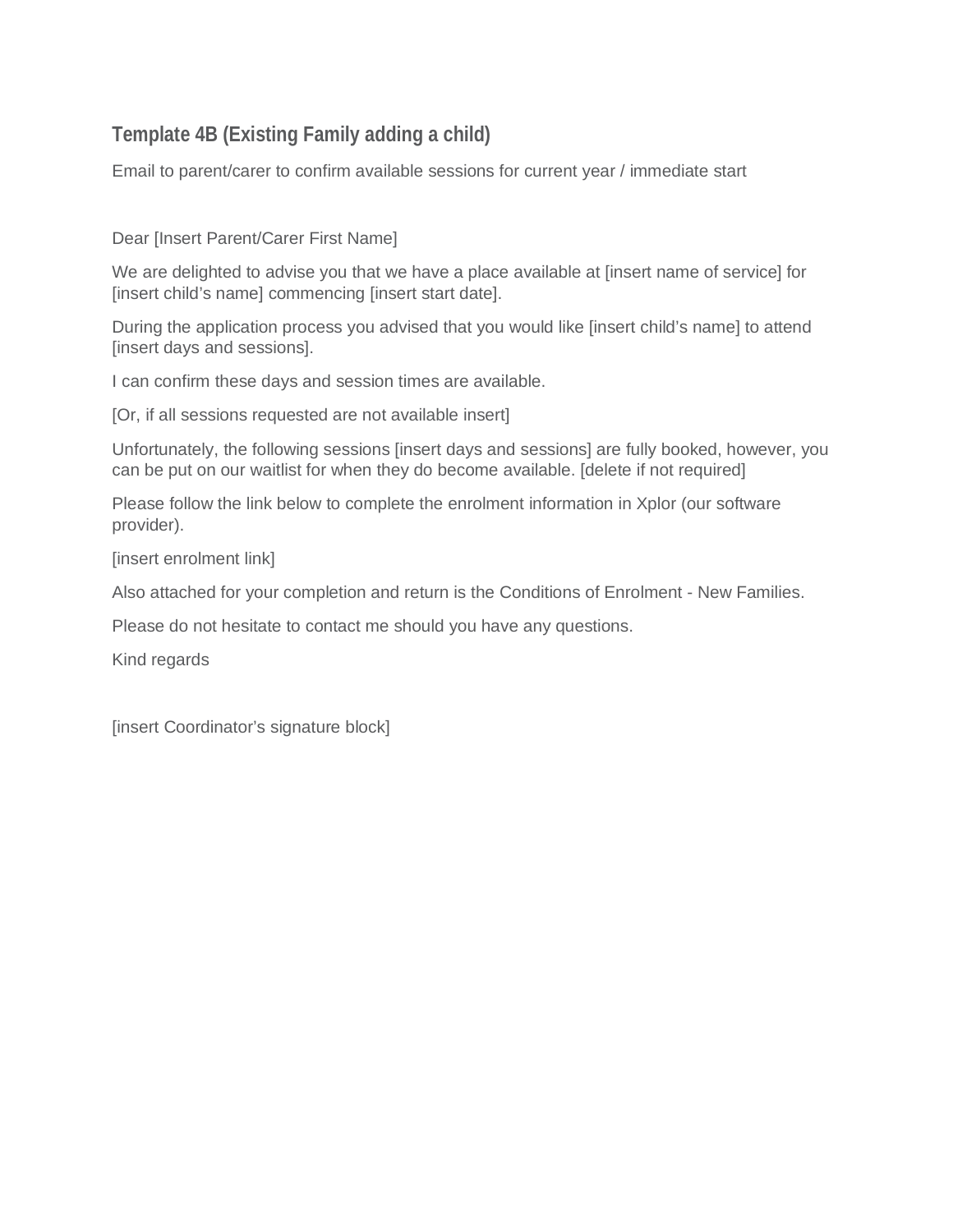Email to Primary Carer to follow up on outstanding documents for enrolment

#### Dear [Insert Primary Carer First Name]

Thank you for completing your online enrolment details for [insert child's name] to attend OSHC.

To complete your enrolment would you please provide a copy of the following documentation.

[Delete what is not required]

- Health Record
- Immunisation Record
- Anaphylaxis Plan
- Asthma Plan
- Medical management plan [insert medical condition]

Can you please send this information by return email in order to finalise your enrolment.

Please let me know if you have any questions.

Kind regards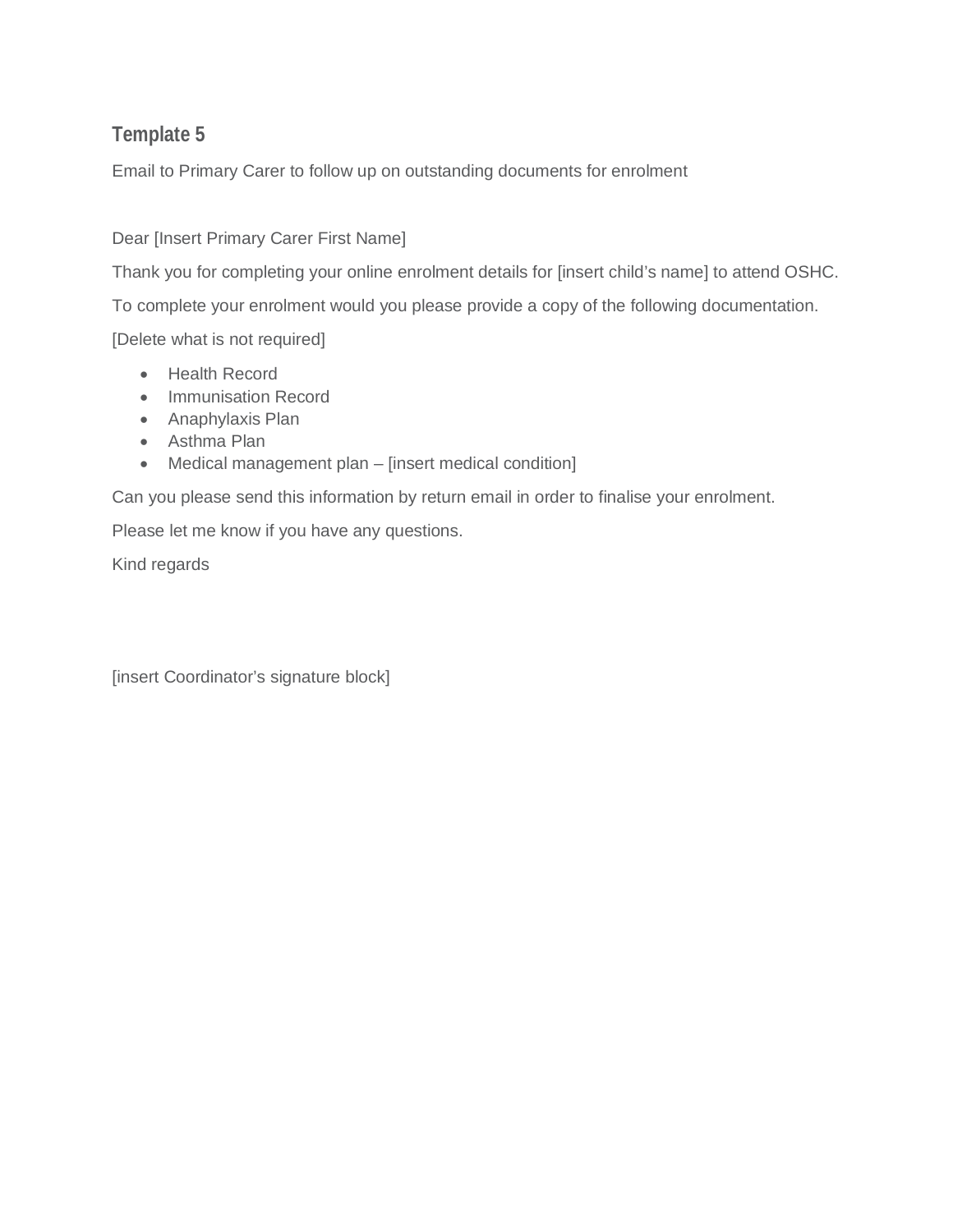| 2021   |                                                                                                                                                   |
|--------|---------------------------------------------------------------------------------------------------------------------------------------------------|
| Term 1 | Wednesday 27 January - Thursday 1 April                                                                                                           |
| Term 2 | Monday 19 April - Friday 25 June                                                                                                                  |
| Term 3 | Monday 12 July - Friday 17 September                                                                                                              |
| Term 4 | Tuesday 5 October - Friday 3 December<br>(NB: Please confirm with the school their closure<br>date in December due to additional pupil free days) |
| 2022   |                                                                                                                                                   |
| Term 1 | <b>TBA</b>                                                                                                                                        |
| Term 2 | <b>TBA</b>                                                                                                                                        |
| Term 3 | <b>TBA</b>                                                                                                                                        |
| Term 4 | TBA                                                                                                                                               |

Public holidays will need to have bookings removed as you progress through each term.